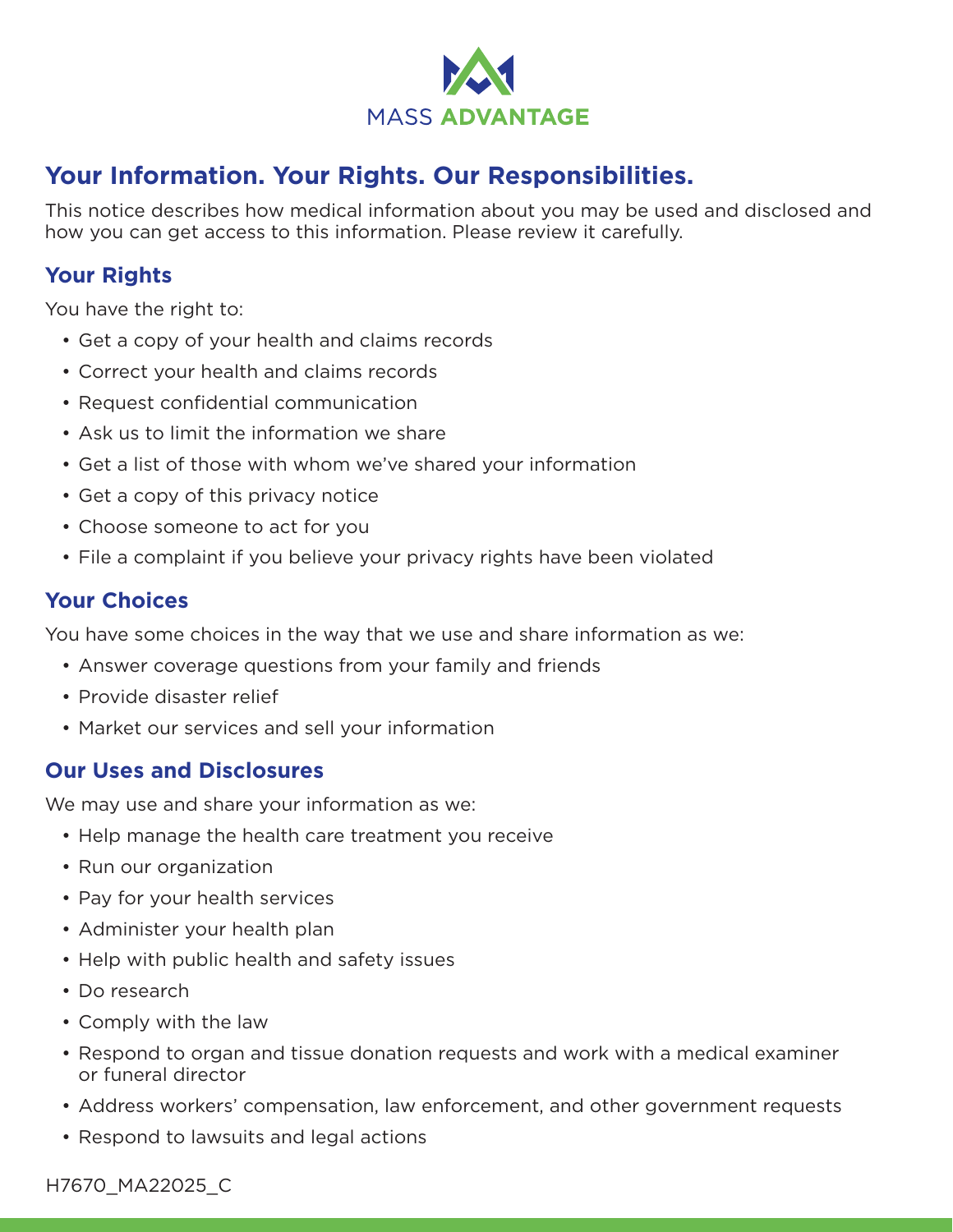## **Your Rights**

When it comes to your health information, you have certain rights. This section explains your rights and some of our responsibilities to help you.

### Get a copy of health and claims records

- You can ask to see or get a copy of your health and claims records and other health information we have about you. Ask us how to do this.
- We will provide a copy or a summary of your health and claims records, usually within 30 days of your request. We may charge a reasonable, cost-based fee.

#### Ask us to correct health and claims records

- You can ask us to correct your health and claims records if you think they are incorrect or incomplete. Ask us how to do this.
- We may say "no" to your request, but we'll tell you why in writing within 60 days.

#### Request confidential communications

- You can ask us to contact you in a specific way (for example, home or office phone) or to send mail to a different address.
- We will consider all reasonable requests, and must say "yes" if you tell us you would be in danger if we do not.

#### Ask us to limit what we use or share

- You can ask us not to use or share certain health information for treatment, payment, or our operations.
- We are not required to agree to your request, and we may say "no" if it would affect your care.

### Get a list of those with whom we've shared information

- You can ask for a list (accounting) of the times we've shared your health information for six years prior to the date you ask, who we shared it with, and why.
- We will include all the disclosures except for those about treatment, payment, and health care operations, and certain other disclosures (such as any you asked us to make). We'll provide one accounting a year for free but will charge a reasonable, cost-based fee if you ask for another one within 12 months.

### Get a copy of this privacy notice

You can ask for a paper copy of this notice at any time, even if you have agreed to receive the notice electronically. We will provide you with a paper copy promptly.

#### Choose someone to act for you

- If you have given someone medical power of attorney or if someone is your legal guardian, that person can exercise your rights and make choices about your health information.
- We will make sure the person has this authority and can act for you before we take any action.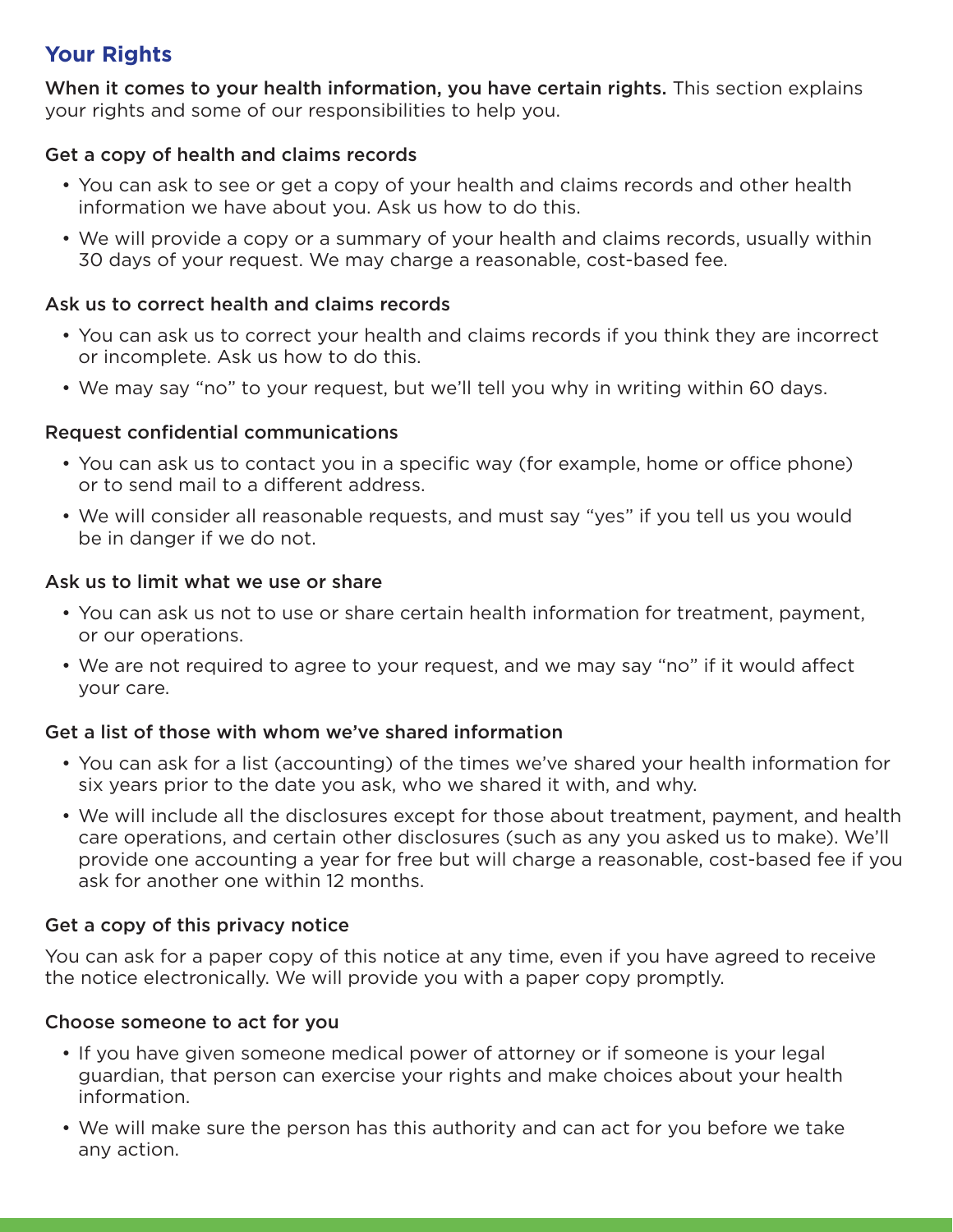### File a complaint if you feel your rights are violated

- You can complain if you feel we have violated your rights by contacting us using the information on page 1.
- You can file a complaint with the U.S. Department of Health and Human Services Office for Civil Rights by sending a letter to 200 Independence Avenue, S.W., Washington, D.C. 20201, calling 1-877-696-6775, or visiting www.hhs.gov/ocr/privacy/hipaa/complaints/.
- We will not retaliate against you for filing a complaint.

## **Your Choices**

For certain health information, you can tell us your choices about what we share. If you have a clear preference for how we share your information in the situations described below, talk to us. Tell us what you want us to do, and we will follow your instructions.

In these cases, you have both the right and choice to tell us to:

- Share information with your family, close friends, or others involved in payment for your care
- Share information in a disaster relief situation

 *If you are not able to tell us your preference, for example if you are unconscious, we may go ahead and share your information if we believe it is in your best interest. We may also share your information when needed to lessen a serious and imminent threat to health or safety.*

In these cases we never share your information unless you give us written permission:

- Marketing purposes
- Sale of your information

## **Our Uses and Disclosures**

## How do we typically use or share your health information?

We typically use or share your health information in the following ways.

### Help manage the health care treatment you receive

We can use your health information and share it with professionals who are treating you.

 *Example: A doctor sends us information about your diagnosis and treatment plan so we can arrange additional services.*

### Run our organization

- We can use and disclose your information to run our organization and contact you when necessary.
- We are not allowed to use genetic information to decide whether we will give you coverage and the price of that coverage. This does not apply to long term care plans.

Example: We use health information about you to develop better services for you.

### Pay for your health services

We can use and disclose your health information as we pay for your health services.

 *Example: We share information about you with your dental plan to coordinate payment for your dental work.*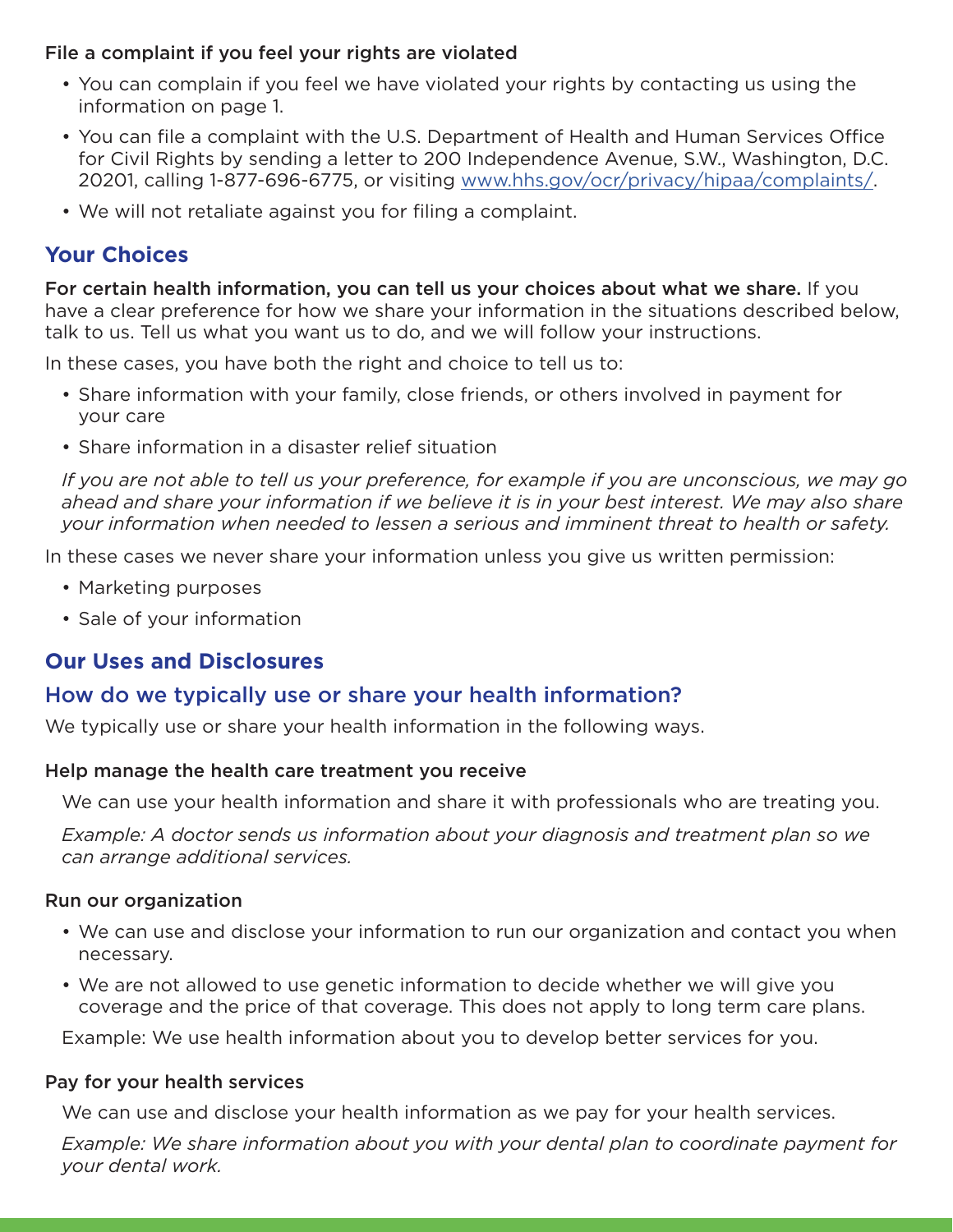#### Administer your plan

 We may disclose your health information to your health plan sponsor for plan administration.

 *Example: Your company contracts with us to provide a health plan, and we provide your company with certain statistics to explain the premiums we charge.*

## How else can we use or share your health information?

We are allowed or required to share your information in other ways – usually in ways that contribute to the public good, such as public health and research. We have to meet many conditions in the law before we can share your information for these purposes. For more information see: www.hhs.gov/ocr/privacy/hipaa/understanding/consumers/index.html.

### Help with public health and safety issues

We can share health information about you for certain situations such as:

- Preventing disease
- Helping with product recalls
- Reporting adverse reactions to medications
- Reporting suspected abuse, neglect, or domestic violence
- Preventing or reducing a serious threat to anyone's health or safety

#### Do research

We can use or share your information for health research.

#### Comply with the law

 We will share information about you if state or federal laws require it, including with the Department of Health and Human Services if it wants to see that we're complying with federal privacy law.

#### Respond to organ and tissue donation requests and work with a medical examiner or funeral director

- We can share health information about you with organ procurement organizations.
- We can share health information with a coroner, medical examiner, or funeral director when an individual dies.

### Address workers' compensation, law enforcement, and other government requests

We can use or share health information about you:

- For workers' compensation claims
- For law enforcement purposes or with a law enforcement official
- With health oversight agencies for activities authorized by law
- For special government functions such as military, national security, and presidential protective services